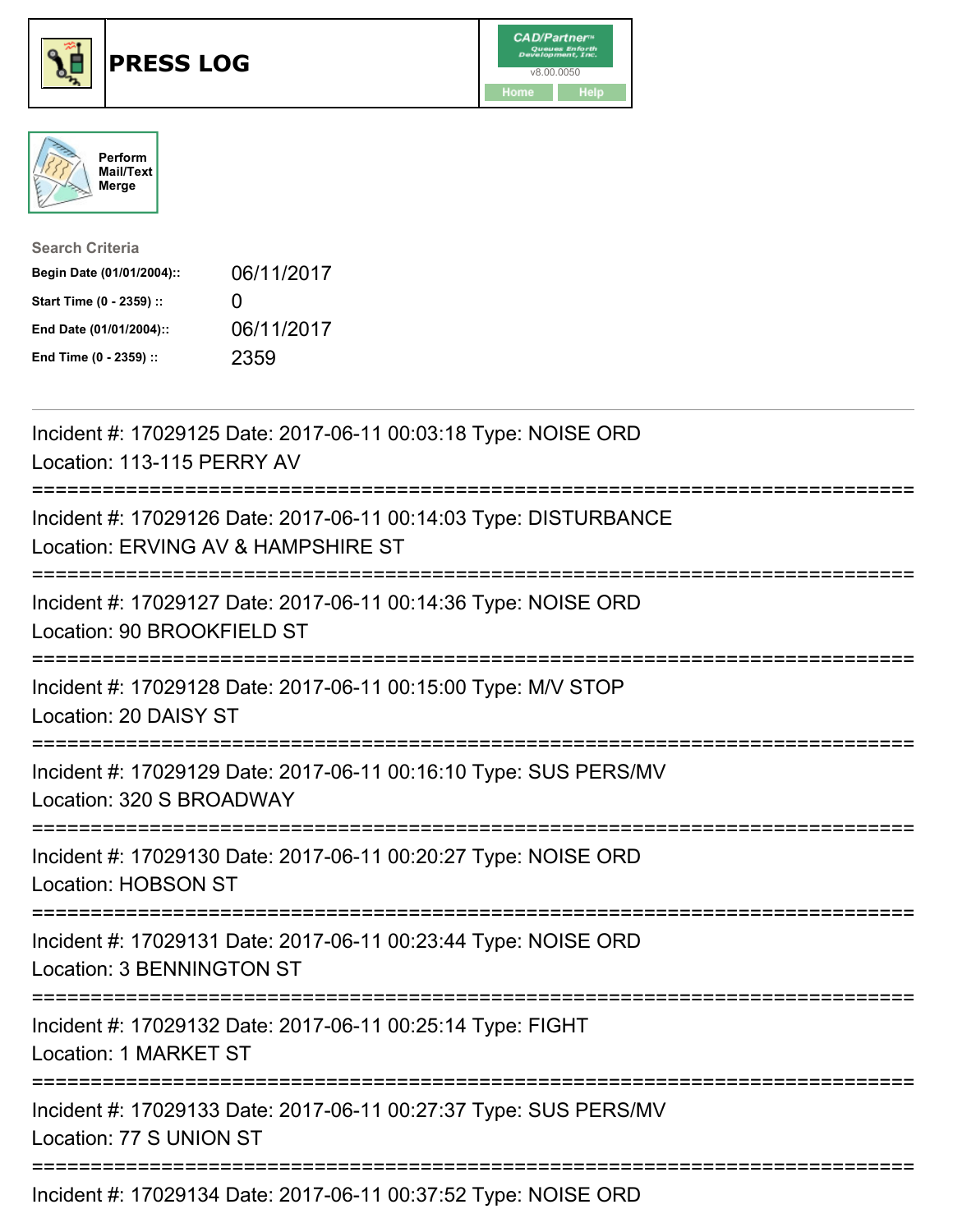| Location: 321 WATER ST<br>==================================                                                                            |
|-----------------------------------------------------------------------------------------------------------------------------------------|
| Incident #: 17029135 Date: 2017-06-11 00:42:51 Type: NOISE ORD<br>Location: 1 WASHINGTON ST<br>--------------------<br>================ |
| Incident #: 17029136 Date: 2017-06-11 00:45:14 Type: NOISE ORD<br>Location: 31 ROBINSON CT FL 1                                         |
| Incident #: 17029137 Date: 2017-06-11 00:45:58 Type: NOISE ORD<br>Location: 7 WILLOUGHBY ST                                             |
| Incident #: 17029138 Date: 2017-06-11 00:53:43 Type: DOMESTIC/PROG<br>Location: 138 EXCHANGE ST                                         |
| Incident #: 17029139 Date: 2017-06-11 00:57:22 Type: SHOTS FIRED<br>Location: 137 HANCOCK ST                                            |
| Incident #: 17029140 Date: 2017-06-11 01:02:35 Type: NOISE ORD<br>Location: 16 BLAKELIN ST                                              |
| Incident #: 17029141 Date: 2017-06-11 01:12:43 Type: FIGHT<br>Location: 12 DIAMOND ST                                                   |
| Incident #: 17029142 Date: 2017-06-11 01:23:56 Type: NOTIFICATION<br>Location: 121 CROSS ST                                             |
| Incident #: 17029143 Date: 2017-06-11 01:25:49 Type: NOISE ORD<br>Location: 29 IRENE ST                                                 |
| Incident #: 17029144 Date: 2017-06-11 01:35:28 Type: M/V STOP<br>Location: 99 HAMPSHIRE ST                                              |
| Incident #: 17029145 Date: 2017-06-11 01:36:20 Type: M/V STOP<br>Location: AMESBURY ST & ESSEX ST                                       |
| Incident #: 17029146 Date: 2017-06-11 01:37:04 Type: SUS PERS/MV<br>Location: MALAYA'S / 2 NEWBURY ST                                   |
| Incident #: 17029147 Date: 2017-06-11 01:37:25 Type: M/V STOP<br>Location: S UNION & WINTHROPE                                          |
|                                                                                                                                         |

Incident #: 17029148 Date: 2017-06-11 01:41:05 Type: NOISE ORD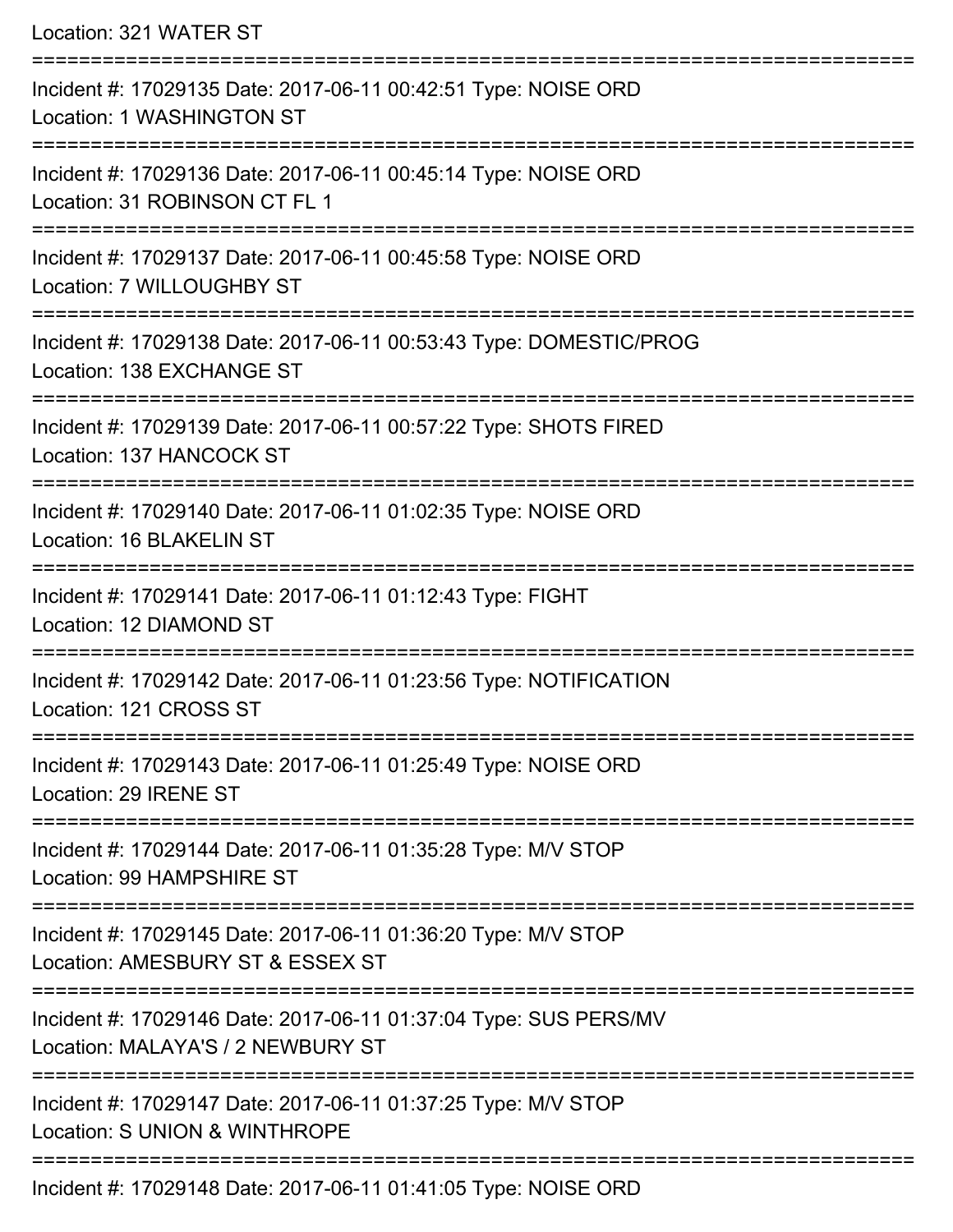| Incident #: 17029149 Date: 2017-06-11 01:46:55 Type: NOISE ORD<br>Location: 237 ERVING AV                                   |
|-----------------------------------------------------------------------------------------------------------------------------|
| Incident #: 17029150 Date: 2017-06-11 01:47:08 Type: FIGHT<br>Location: 30 BERKELEY ST                                      |
| Incident #: 17029151 Date: 2017-06-11 02:02:21 Type: NOISE ORD<br>Location: 29 IRENE ST                                     |
| Incident #: 17029152 Date: 2017-06-11 02:08:12 Type: NOISE ORD<br>Location: 206 HOWARD ST                                   |
| Incident #: 17029153 Date: 2017-06-11 02:13:42 Type: NOISE ORD<br>Location: 131 SPRINGFIELD ST FL 3                         |
| Incident #: 17029154 Date: 2017-06-11 02:17:35 Type: M/V STOP<br>Location: ELM ST & WHITE ST                                |
| Incident #: 17029155 Date: 2017-06-11 02:21:18 Type: NOISE ORD<br>Location: 321 WATER ST                                    |
| Incident #: 17029156 Date: 2017-06-11 02:25:55 Type: NOISE ORD<br>Location: 111 MARKET ST                                   |
| Incident #: 17029157 Date: 2017-06-11 02:27:47 Type: SUS PERS/MV<br>Location: S UNION ST & SPRINGFIELD ST                   |
| Incident #: 17029158 Date: 2017-06-11 02:30:04 Type: M/V STOP<br>Location: 98 SALEM ST                                      |
| Incident #: 17029160 Date: 2017-06-11 02:45:07 Type: M/V STOP<br>Location: PARKER ST & SALEM ST                             |
| Incident #: 17029159 Date: 2017-06-11 02:45:35 Type: M/V STOP<br>Location: COMMON ST & LAWRENCE ST                          |
| ================<br>------------<br>Incident #: 17029161 Date: 2017-06-11 02:46:00 Type: NOISE ORD<br>Location: 29 IRENE ST |
| Incident #: 17029162 Date: 2017-06-11 02:47:37 Type: M/V STOP                                                               |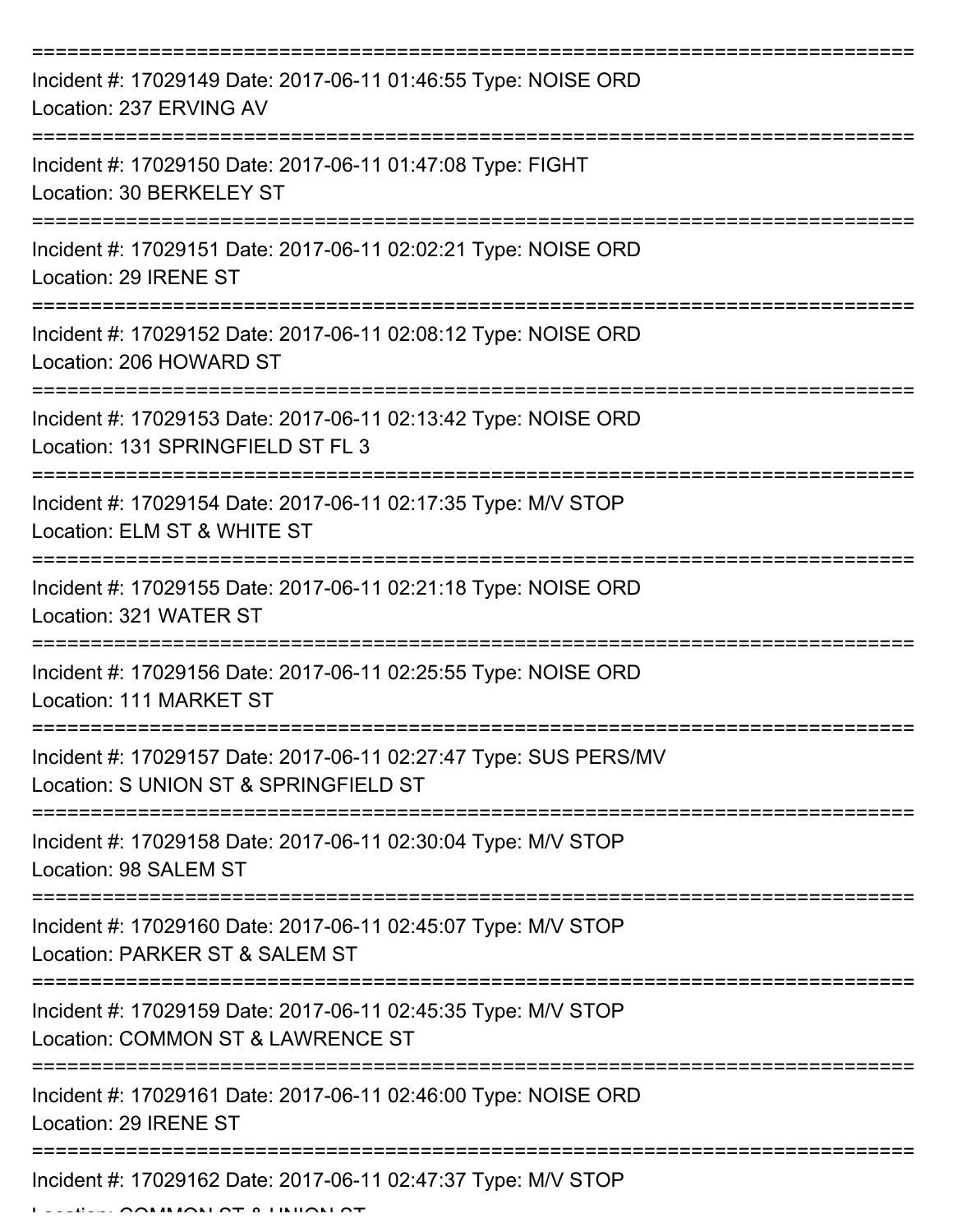| Incident #: 17029163 Date: 2017-06-11 02:48:20 Type: NOISE ORD<br>Location: 50 COLUMBUS AV                                           |
|--------------------------------------------------------------------------------------------------------------------------------------|
| Incident #: 17029165 Date: 2017-06-11 02:57:02 Type: UNWANTEDGUEST<br>Location: 23 JORDAN ST #2                                      |
| Incident #: 17029164 Date: 2017-06-11 02:57:13 Type: M/V STOP<br>Location: PARK / MT VERNON                                          |
| Incident #: 17029166 Date: 2017-06-11 03:05:20 Type: ALARMS<br>Location: WENDYS / 55 HAMPSHIRE ST                                    |
| Incident #: 17029167 Date: 2017-06-11 03:10:00 Type: CK WELL BEING<br>Location: 300 HAMPSHIRE ST                                     |
| ====================================<br>Incident #: 17029168 Date: 2017-06-11 03:12:50 Type: DISTURBANCE<br>Location: 312 JACKSON ST |
| Incident #: 17029169 Date: 2017-06-11 03:14:21 Type: NOISE ORD<br>Location: 100 GREENFIELD ST                                        |
| Incident #: 17029170 Date: 2017-06-11 03:18:03 Type: M/V STOP<br>Location: ESSEX ST & JACKSON ST                                     |
| Incident #: 17029171 Date: 2017-06-11 03:19:01 Type: ALARM/BURG<br>Location: HOME AND MORE / 8 S BROADWAY #SUITE 1                   |
| Incident #: 17029172 Date: 2017-06-11 03:19:44 Type: NOISE ORD<br>Location: ARLINGTON SCHOOL / 150 ARLINGTON ST                      |
| Incident #: 17029173 Date: 2017-06-11 03:53:45 Type: M/V STOP<br>Location: AMES ST & BUTLER ST                                       |
| Incident #: 17029174 Date: 2017-06-11 03:57:25 Type: M/V STOP<br>Location: CANAL ST & UNION ST                                       |
| Incident #: 17029176 Date: 2017-06-11 03:57:58 Type: SUS PERS/MV<br>Location: THE LAWRENCE STORE / 105 S UNION ST                    |
| Incident #: 17029175 Date: 2017-06-11 03:58:28 Type: M/V STOP                                                                        |

Location: CANIAL ST & HINHONI ST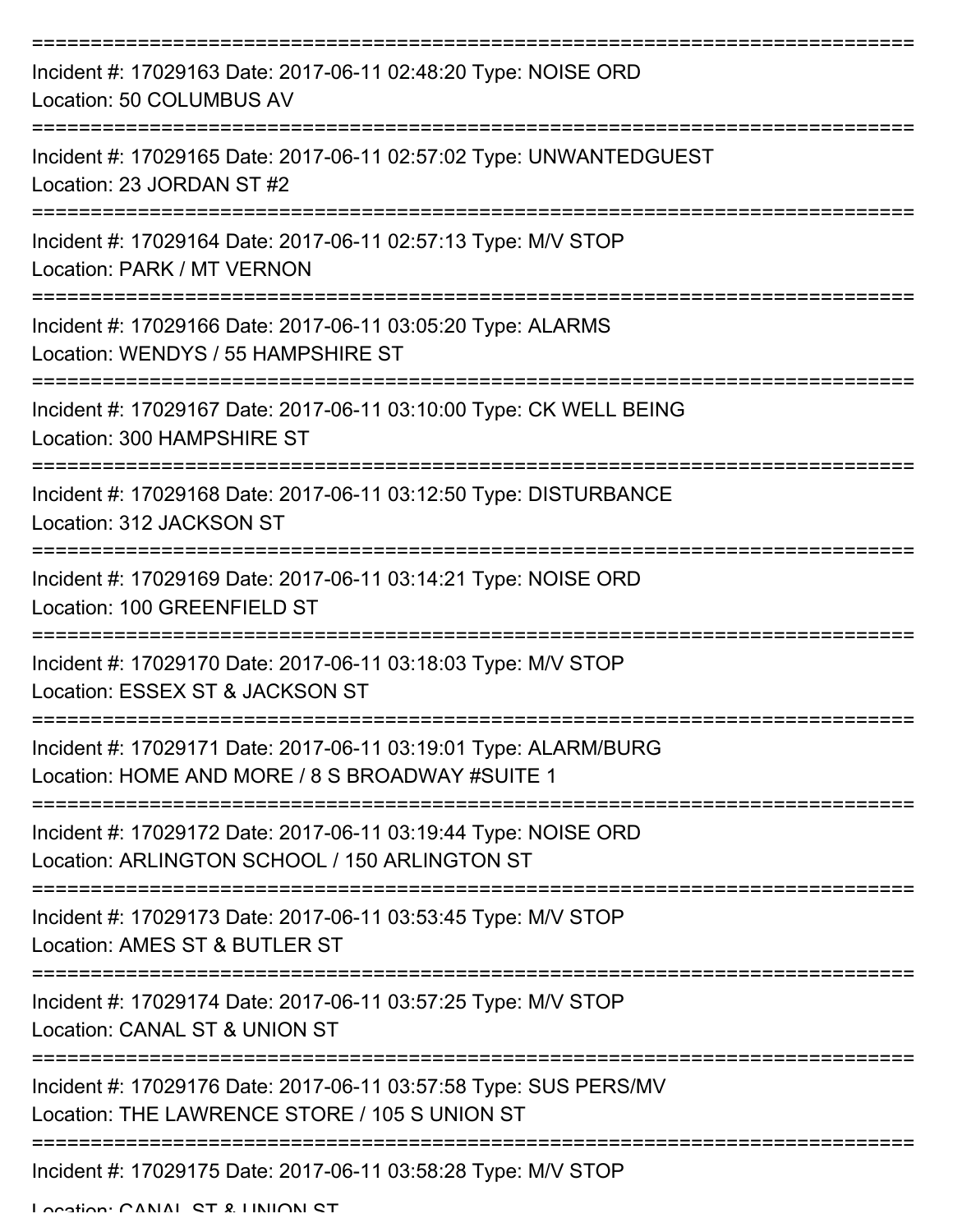| Incident #: 17029177 Date: 2017-06-11 04:29:35 Type: NOISE ORD<br>Location: 407 HIGH ST FL 1                   |
|----------------------------------------------------------------------------------------------------------------|
| Incident #: 17029178 Date: 2017-06-11 04:36:07 Type: NOISE ORD<br>Location: 159 BERNARD AV<br>---------------- |
| Incident #: 17029179 Date: 2017-06-11 05:56:26 Type: THREATS<br>Location: ARREST / 21 KENDRICK ST              |
| Incident #: 17029180 Date: 2017-06-11 06:25:52 Type: GENERAL SERV<br>Location: 53 BENNINGTON ST                |
| Incident #: 17029181 Date: 2017-06-11 06:32:42 Type: A&B PAST<br>Location: LGH / 1 GENERAL ST #H202B           |
| Incident #: 17029182 Date: 2017-06-11 06:52:42 Type: M/V STOP<br>Location: MERRIMACK ST & S BROADWAY           |
| Incident #: 17029183 Date: 2017-06-11 06:54:27 Type: PARK & WALK<br>Location: 0 BROADWAY                       |
| Incident #: 17029184 Date: 2017-06-11 07:23:09 Type: NOISE ORD<br>Location: ACTON ST & WEST ST                 |
| Incident #: 17029185 Date: 2017-06-11 07:27:14 Type: SUS PERS/MV<br>Location: BROADWAY & PARK ST               |
| Incident #: 17029186 Date: 2017-06-11 07:56:33 Type: M/V STOP<br>Location: ESSEX ST & MILTON ST                |
| Incident #: 17029187 Date: 2017-06-11 07:58:22 Type: NOISE ORD<br>Location: 149 WEST ST                        |
| Incident #: 17029188 Date: 2017-06-11 08:16:23 Type: M/V STOP<br>Location: 50 BROADWAY                         |
| Incident #: 17029190 Date: 2017-06-11 08:54:59 Type: MISSING PERS<br>Location: 29 DOYLE ST                     |
| Incident #: 17029189 Date: 2017-06-11 08:56:13 Type: E911 HANGUP<br>Location: LPD / 90 LOWELL ST               |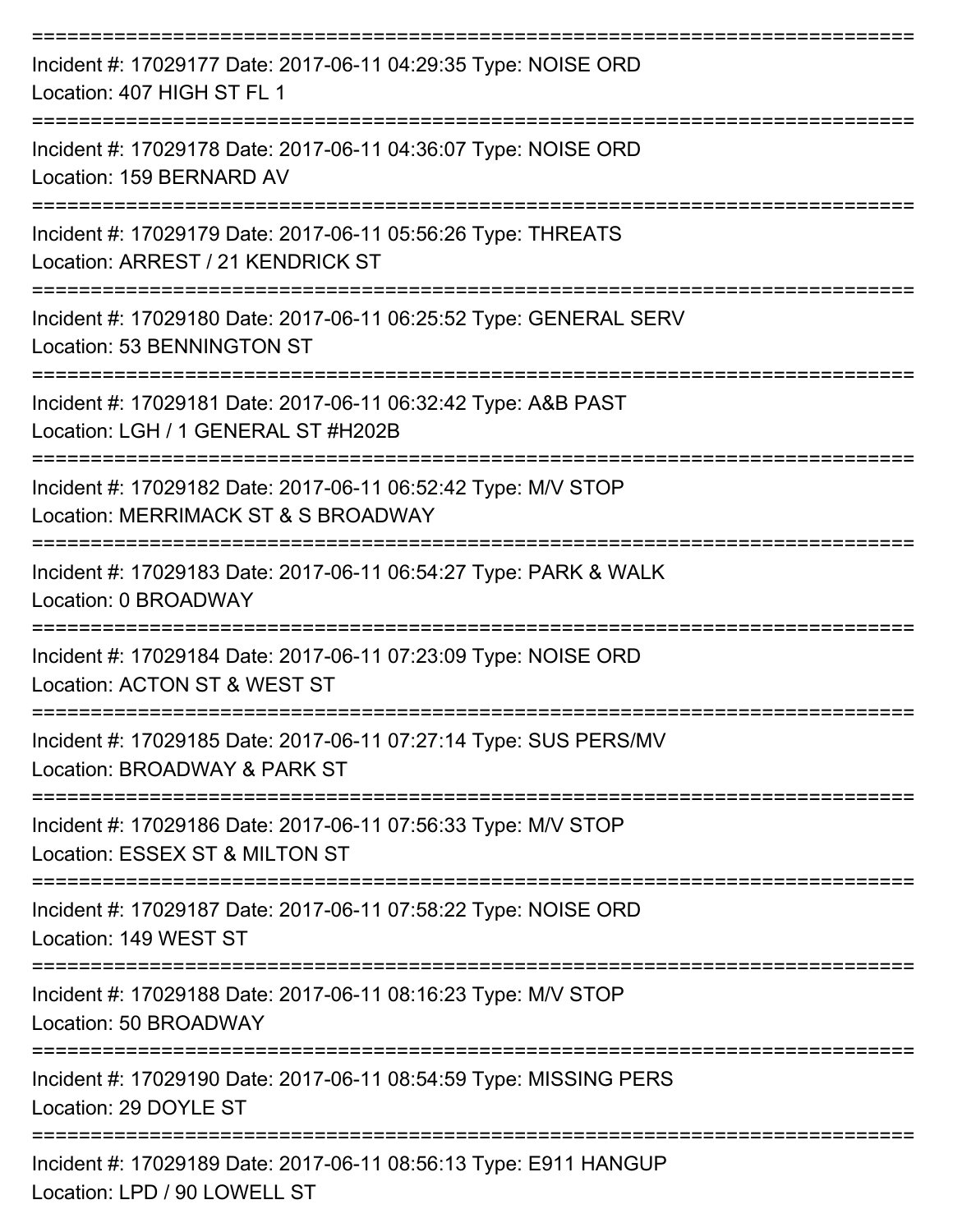| Incident #: 17029191 Date: 2017-06-11 09:16:16 Type: PARK & WALK<br>Location: BRADFORD ST & BROADWAY                                                                          |
|-------------------------------------------------------------------------------------------------------------------------------------------------------------------------------|
| Incident #: 17029192 Date: 2017-06-11 09:20:17 Type: SPECIAL CHECK<br>Location: 8 S BROADWAY                                                                                  |
| Incident #: 17029194 Date: 2017-06-11 09:57:30 Type: MISSING PERS<br>Location: 90 LOWELL ST<br>-----------------------                                                        |
| ================================<br>Incident #: 17029193 Date: 2017-06-11 10:00:05 Type: PARK & WALK<br>Location: BRADFORD ST & BROADWAY                                      |
| Incident #: 17029195 Date: 2017-06-11 10:00:46 Type: TOW OF M/V<br>Location: 124 BAILEY ST<br>:==============================                                                 |
| Incident #: 17029196 Date: 2017-06-11 10:03:18 Type: PARK & WALK<br>Location: SOUTH COMMON / S UNION ST & SALEM ST<br>===================================<br>---------------- |
| Incident #: 17029197 Date: 2017-06-11 10:14:16 Type: NOISE ORD<br>Location: 81 BROOK ST                                                                                       |
| Incident #: 17029198 Date: 2017-06-11 10:32:17 Type: M/V STOP<br>Location: 163 LAWRENCE ST                                                                                    |
| Incident #: 17029199 Date: 2017-06-11 10:34:33 Type: M/V STOP<br>Location: FOSTER ST & MARKET ST                                                                              |
| Incident #: 17029200 Date: 2017-06-11 10:47:49 Type: M/V STOP<br>Location: LAWRENCE ST & MAPLE ST                                                                             |
| Incident #: 17029201 Date: 2017-06-11 10:48:37 Type: M/V STOP<br>Location: OSGOOD ST & SALEM ST                                                                               |
| Incident #: 17029202 Date: 2017-06-11 10:52:34 Type: M/V STOP<br>Location: LAWRENCE ST & LEXINGTON ST                                                                         |
| Incident #: 17029203 Date: 2017-06-11 10:55:48 Type: M/V STOP<br>Location: S UNION ST & SPRINGFIELD ST                                                                        |
| Incident #: 17029204 Date: 2017-06-11 10:58:28 Type: DOMESTIC/PAST<br>Location: 386 PARK ST FL 2                                                                              |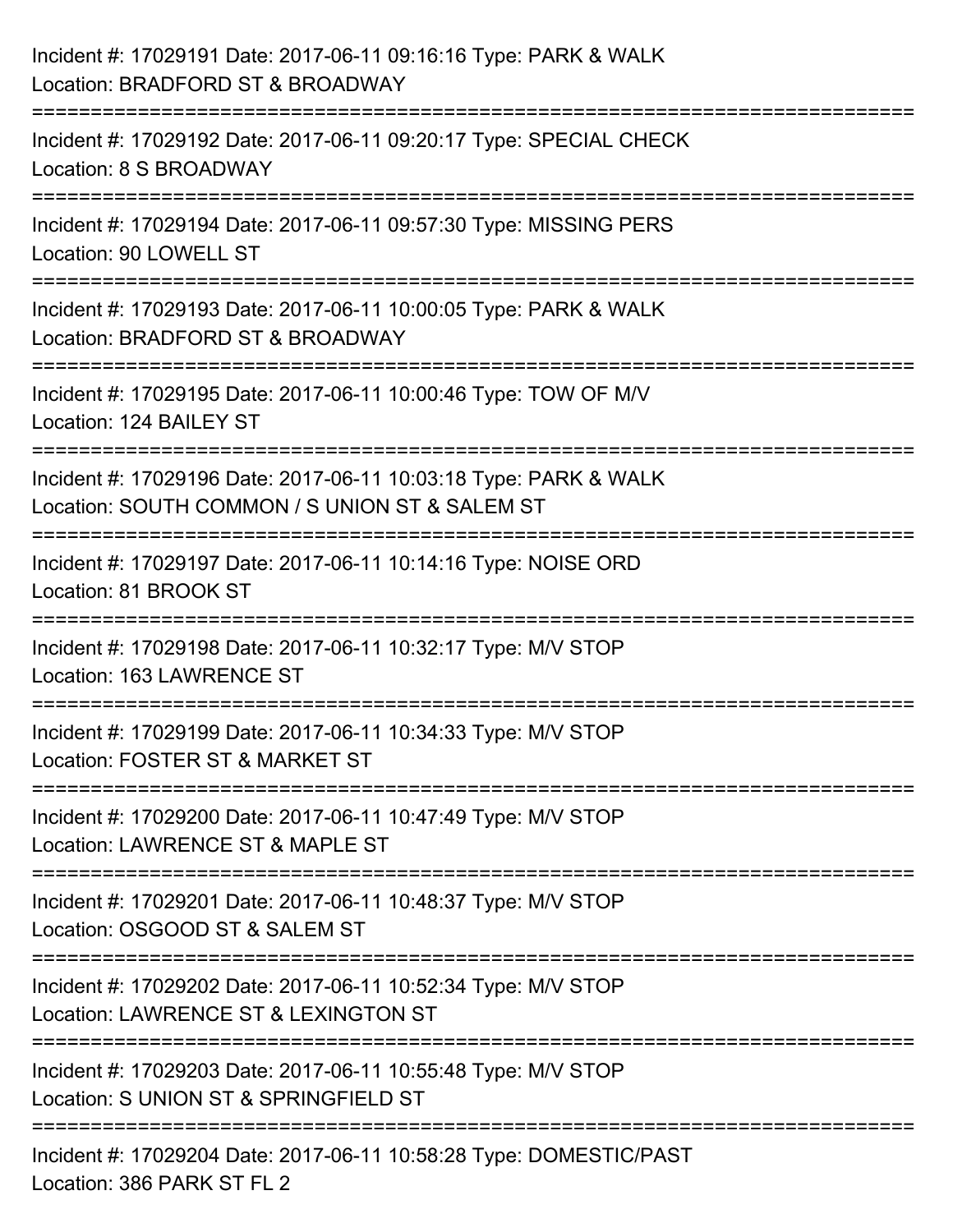| Incident #: 17029205 Date: 2017-06-11 11:04:54 Type: PARK & WALK<br>Location: BRADFORD ST & BROADWAY<br>======================== |
|----------------------------------------------------------------------------------------------------------------------------------|
| Incident #: 17029206 Date: 2017-06-11 11:14:07 Type: ALARM/BURG<br>Location: 101 AMESBURY ST                                     |
| Incident #: 17029207 Date: 2017-06-11 11:19:42 Type: MEDIC SUPPORT<br>Location: 1 GENERAL ST<br>:=======================         |
| Incident #: 17029208 Date: 2017-06-11 11:22:11 Type: M/V STOP<br>Location: LORING ST & SALEM ST                                  |
| Incident #: 17029209 Date: 2017-06-11 11:25:14 Type: AUTO ACC/NO PI<br>Location: 39 BROMFIELD ST                                 |
| Incident #: 17029211 Date: 2017-06-11 11:28:54 Type: LARCENY/MV/PAST<br>Location: 383 HAVERHILL ST #34 FL 3                      |
| Incident #: 17029210 Date: 2017-06-11 11:30:17 Type: M/V STOP<br>Location: LORING ST & SALEM ST<br>-------------                 |
| Incident #: 17029212 Date: 2017-06-11 11:41:55 Type: CK WELL BEING<br>Location: 264 E HAVERHILL ST #6                            |
| Incident #: 17029213 Date: 2017-06-11 11:54:57 Type: B&E/PAST<br>Location: 8 S BROADWAY                                          |
| Incident #: 17029214 Date: 2017-06-11 12:04:47 Type: M/V STOP<br>Location: 242 HAMPSHIRE<br>--------------------------------     |
| Incident #: 17029215 Date: 2017-06-11 12:08:10 Type: UNWANTEDGUEST<br>Location: 75 BROOKFIELD ST FL 2                            |
| Incident #: 17029216 Date: 2017-06-11 12:15:55 Type: MEDIC SUPPORT<br>Location: 91 FARNHAM ST FL 1                               |
| Incident #: 17029217 Date: 2017-06-11 12:38:30 Type: CK WELL BEING<br>Location: 57 BELMONT ST                                    |
| Incident #: 17029218 Date: 2017-06-11 12:40:09 Type: TOW OF M/V<br>Location: 2 INMAN ST                                          |

===========================================================================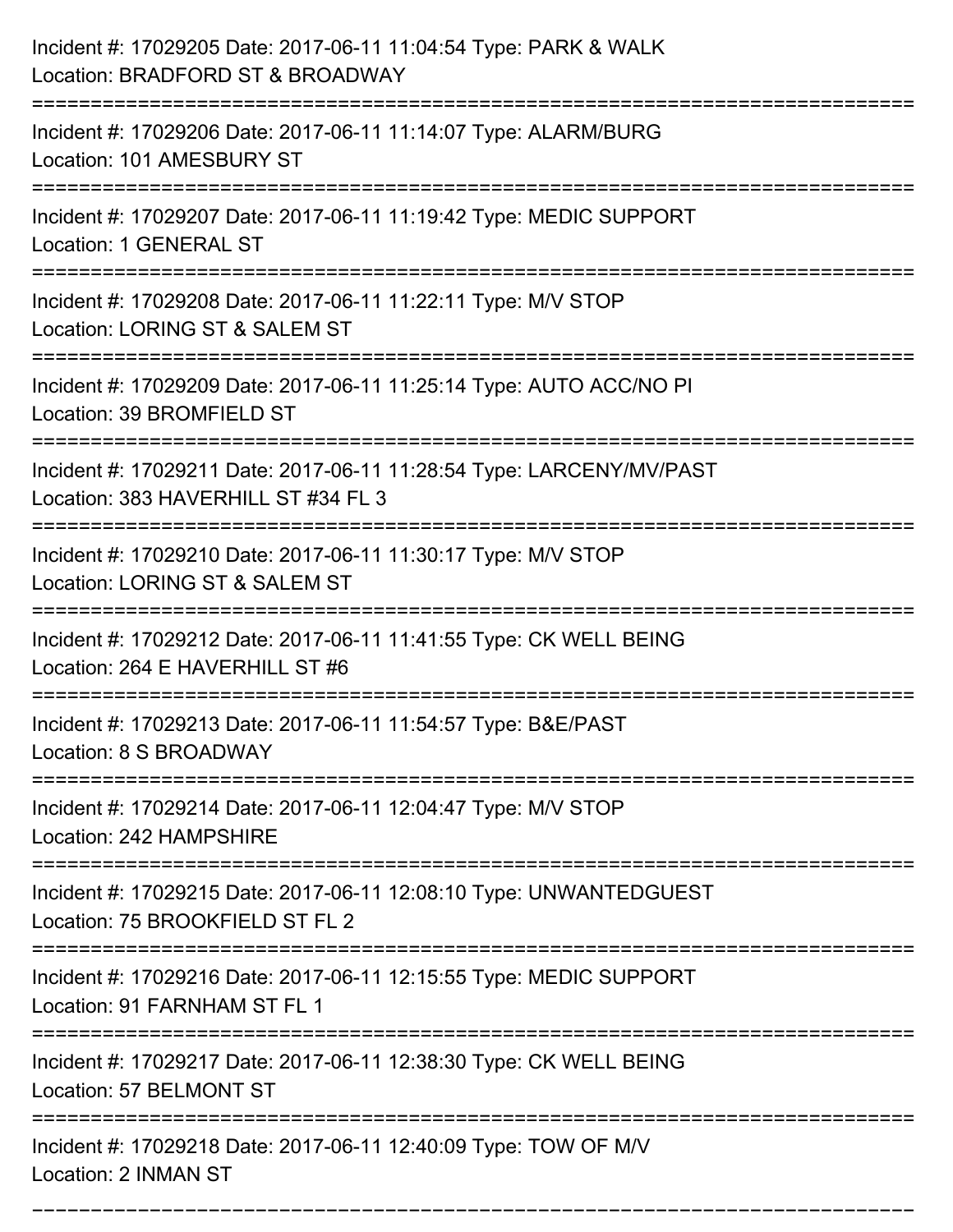| Location: 54 TRENTON ST                                                                                                         |
|---------------------------------------------------------------------------------------------------------------------------------|
| Incident #: 17029219 Date: 2017-06-11 12:47:43 Type: ALARM/BURG<br>Location: 273 S UNION ST                                     |
| Incident #: 17029221 Date: 2017-06-11 12:58:26 Type: KEEP PEACE<br>Location: 42 EXCHANGE ST                                     |
| Incident #: 17029223 Date: 2017-06-11 13:24:34 Type: DOMESTIC/PAST<br>Location: 6 DIAMOND ST #11                                |
| Incident #: 17029222 Date: 2017-06-11 13:24:57 Type: VIO CITY ORD<br>Location: 2 KINGSTON ST<br>------------------------------- |
| Incident #: 17029224 Date: 2017-06-11 13:31:37 Type: ALARM/BURG<br>Location: 250 CANAL ST                                       |
| Incident #: 17029225 Date: 2017-06-11 13:33:46 Type: M/V STOP<br>Location: LAWRENCE ST & LEXINGTON ST<br>====================   |
| Incident #: 17029226 Date: 2017-06-11 13:39:32 Type: NOISE ORD<br>Location: 202-206 PROSPECT ST                                 |
| Incident #: 17029227 Date: 2017-06-11 13:57:14 Type: M/V STOP<br>Location: METHUEN ST & NEWBURY ST                              |
| Incident #: 17029228 Date: 2017-06-11 14:02:24 Type: LOST PROPERTY<br>Location: 90 LOWELL ST                                    |
| Incident #: 17029229 Date: 2017-06-11 14:30:22 Type: NOISE ORD<br>Location: 32 EASTSIDE ST                                      |
| Incident #: 17029230 Date: 2017-06-11 14:31:15 Type: LARCENY/PAST<br>Location: 383 HAVERHILL ST #34 FL 3                        |
| Incident #: 17029231 Date: 2017-06-11 14:47:55 Type: M/V STOP<br>Location: S BROADWAY & SALEM ST                                |
| Incident #: 17029232 Date: 2017-06-11 14:52:11 Type: SUS PERS/MV<br>Location: BAILEY ST & SHAWSHEEN RD                          |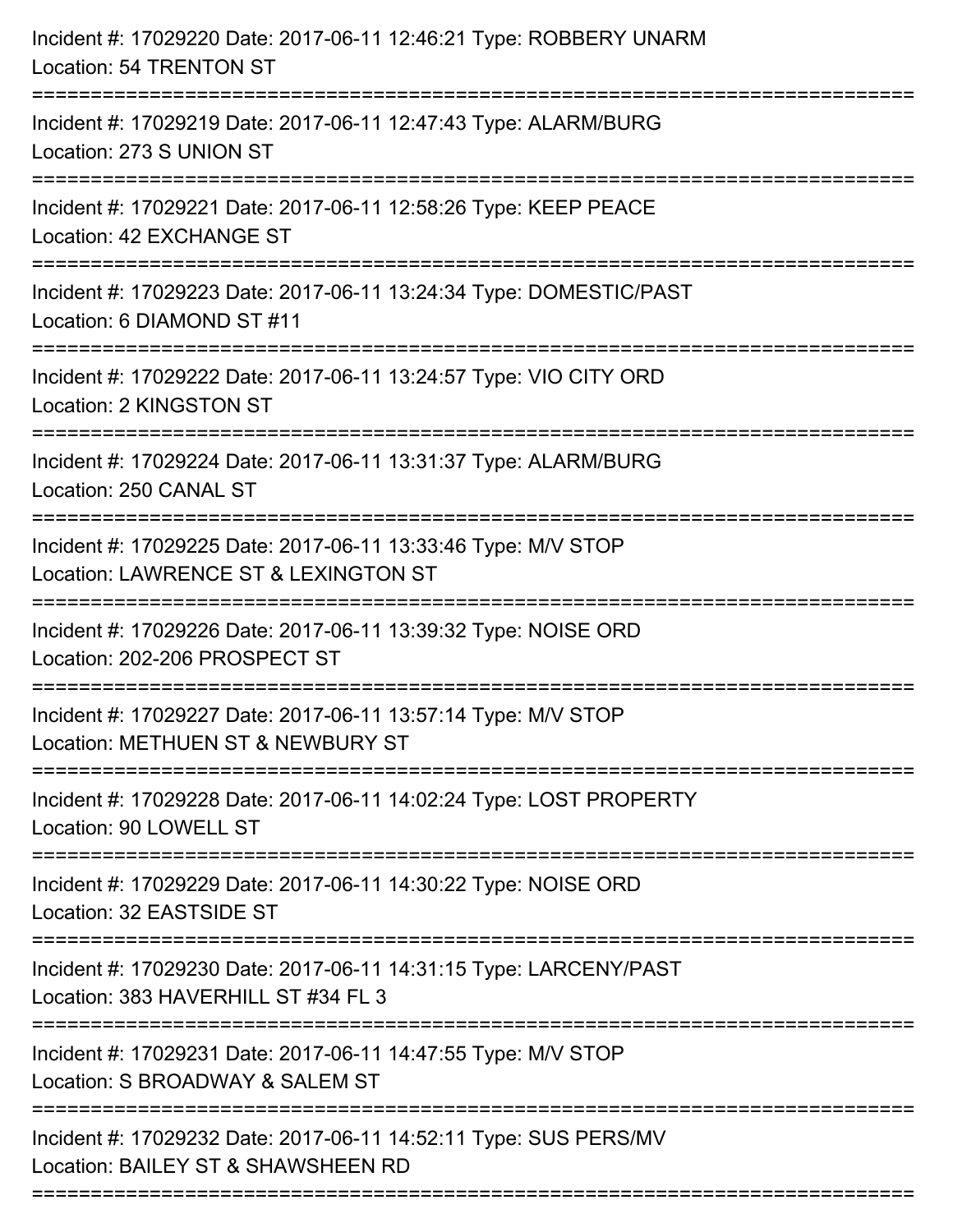| Incident #: 17029234 Date: 2017-06-11 15:17:24 Type: ALARM/BURG<br>Location: 98 BRADFORD ST #A                                                                                         |
|----------------------------------------------------------------------------------------------------------------------------------------------------------------------------------------|
| Incident #: 17029235 Date: 2017-06-11 15:19:09 Type: NOISE ORD<br>Location: 176 SANBORN ST                                                                                             |
| Incident #: 17029236 Date: 2017-06-11 15:24:36 Type: FIRE<br>Location: 129 BENNINGTON ST                                                                                               |
| Incident #: 17029237 Date: 2017-06-11 15:28:03 Type: NOISE ORD<br>Location: 8 MORAN CT                                                                                                 |
| Incident #: 17029238 Date: 2017-06-11 15:30:04 Type: A&B PROG<br>Location: 1 GENERAL ST                                                                                                |
| Incident #: 17029239 Date: 2017-06-11 15:43:36 Type: ALARMS<br>Location: ALTERNATIVE MULTI SERVICE / 163 LAWRENCE ST<br>==============================<br>---------------------------- |
| Incident #: 17029240 Date: 2017-06-11 15:50:26 Type: GENERAL SERV<br>Location: 270 E HAVERHILL ST #10 FL 2                                                                             |
| Incident #: 17029241 Date: 2017-06-11 16:10:25 Type: NOISE ORD<br>Location: 35 CHICKERING ST                                                                                           |
| Incident #: 17029242 Date: 2017-06-11 16:11:56 Type: AUTO ACC/PI<br>Location: 18 BEACON AV                                                                                             |
| Incident #: 17029243 Date: 2017-06-11 16:31:12 Type: NOISE ORD<br>Location: 130 HIGH ST                                                                                                |
| Incident #: 17029244 Date: 2017-06-11 16:38:36 Type: NOISE ORD<br>Location: 30 RHINE ST                                                                                                |
| Incident #: 17029245 Date: 2017-06-11 16:42:32 Type: HIT & RUN M/V<br>Location: 330 S BROADWAY                                                                                         |
| Incident #: 17029246 Date: 2017-06-11 16:50:27 Type: NOISE ORD<br>Location: 665 CYPRESS AV                                                                                             |

Incident #: 17029247 Date: 2017 06 11 16:51:20 Type: MEDIC SUPPORT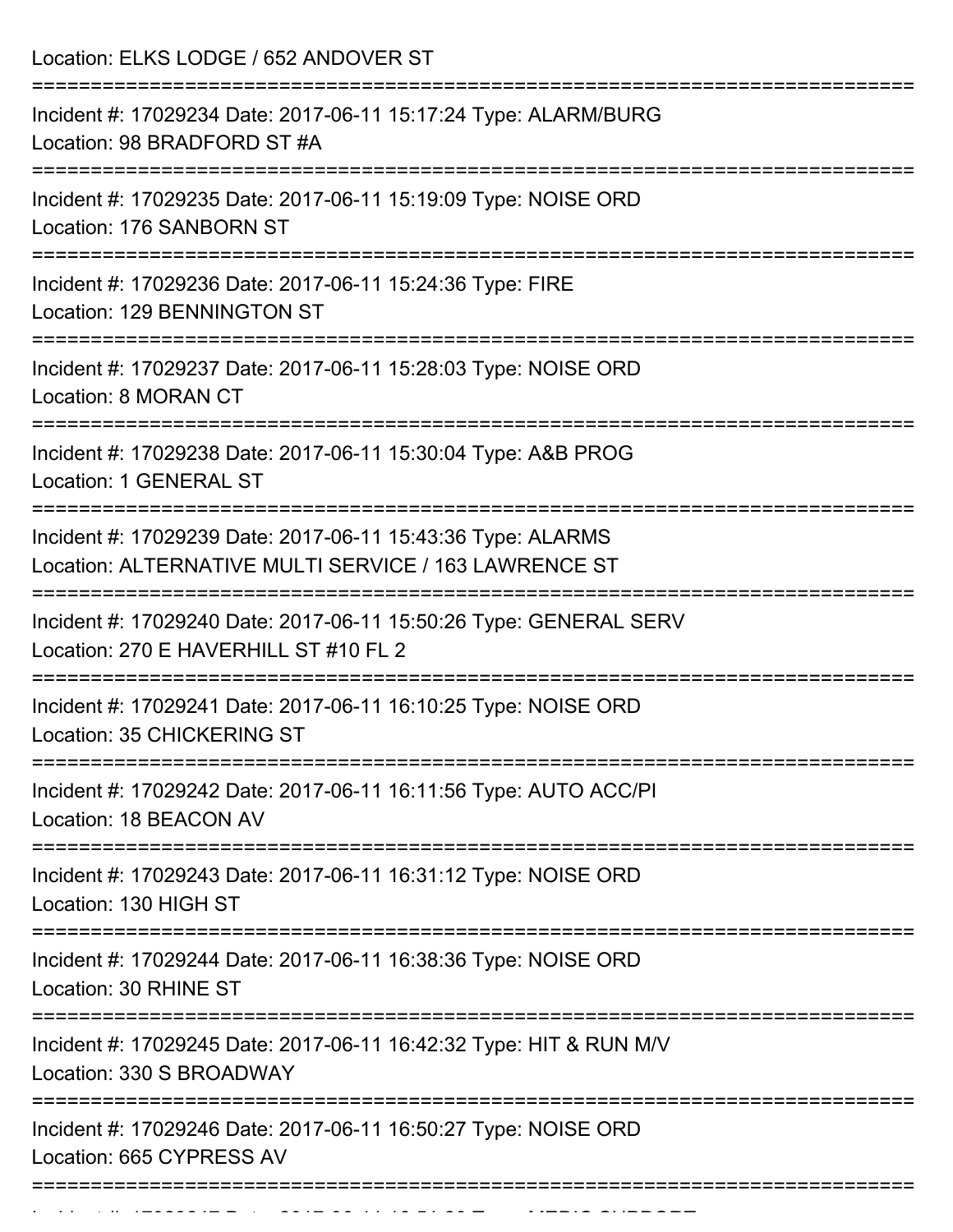Location: 399 SALEM ST FL 1

| Incident #: 17029248 Date: 2017-06-11 17:15:17 Type: UNWANTEDGUEST<br>Location: MCDONALDS / 50 BROADWAY<br>----------------- |
|------------------------------------------------------------------------------------------------------------------------------|
| Incident #: 17029249 Date: 2017-06-11 17:26:04 Type: DOMESTIC/PROG<br>Location: 83 WEST ST FL 3<br>======================    |
| Incident #: 17029250 Date: 2017-06-11 17:29:10 Type: MAL DAMAGE<br>Location: 177 EXCHANGE ST #1                              |
| Incident #: 17029251 Date: 2017-06-11 17:33:04 Type: NOISE ORD<br>Location: 16 GRAICHEN TER                                  |
| Incident #: 17029252 Date: 2017-06-11 17:36:17 Type: MV/BLOCKING<br>Location: 36 ROWE ST                                     |
| Incident #: 17029253 Date: 2017-06-11 17:36:27 Type: B&E/PAST<br>Location: 338 LAWRENCE ST                                   |
| Incident #: 17029254 Date: 2017-06-11 17:46:21 Type: ALARM/BURG<br>Location: 250 SALEM ST FL 2                               |
| Incident #: 17029255 Date: 2017-06-11 17:58:26 Type: NOISE ORD<br>Location: 248 BROADWAY                                     |
| Incident #: 17029256 Date: 2017-06-11 18:03:06 Type: DISTURBANCE<br>Location: 123 LAWRENCE ST                                |
| Incident #: 17029257 Date: 2017-06-11 18:11:54 Type: ALARM/BURG<br>Location: 8 CARVER ST                                     |
| Incident #: 17029258 Date: 2017-06-11 18:20:15 Type: M/V STOP<br>Location: BOXFORD ST & PHILLIPS ST                          |
| Incident #: 17029260 Date: 2017-06-11 18:27:37 Type: LARCENY/PAST<br>Location: 6 DIAMOND ST #27                              |
| Incident #: 17029259 Date: 2017-06-11 18:29:01 Type: M/V STOP<br>Location: COMMON ST & HAMPSHIRE ST                          |
|                                                                                                                              |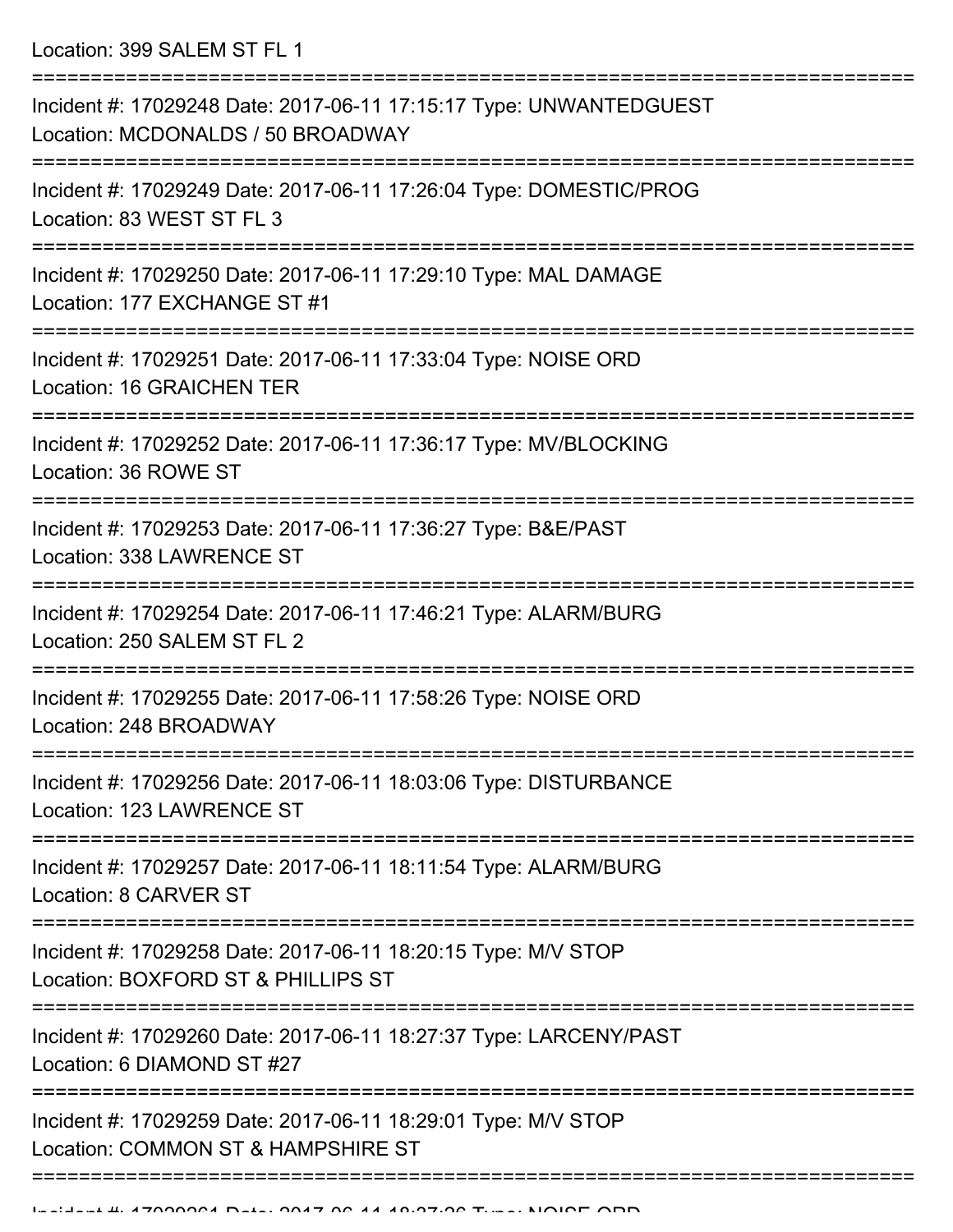Location: 130 HIGH ST

| Incident #: 17029262 Date: 2017-06-11 18:37:50 Type: M/V STOP<br>Location: HANCOCK ST & MELROSE TER                |
|--------------------------------------------------------------------------------------------------------------------|
| =================<br>Incident #: 17029264 Date: 2017-06-11 18:39:08 Type: KEEP PEACE<br>Location: 42 EXCHANGE ST   |
| Incident #: 17029263 Date: 2017-06-11 18:39:39 Type: FIGHT<br>Location: 114 WALNUT ST FL 2                         |
| Incident #: 17029265 Date: 2017-06-11 18:41:29 Type: MEDIC SUPPORT<br>Location: 241 S BROADWAY FL 2                |
| Incident #: 17029266 Date: 2017-06-11 18:43:13 Type: MEDIC SUPPORT<br>Location: 129 SPRINGFIELD ST                 |
| Incident #: 17029267 Date: 2017-06-11 18:46:39 Type: NOISE ORD<br>Location: 42 TOWER HILL ST                       |
| Incident #: 17029268 Date: 2017-06-11 18:49:24 Type: M/V STOP<br>Location: 6 HANCOCK ST                            |
| Incident #: 17029269 Date: 2017-06-11 18:54:53 Type: DISTURBANCE<br>Location: VALLEY FORUM / 654 S UNION ST        |
| Incident #: 17029270 Date: 2017-06-11 19:07:54 Type: ALARM/BURG<br>Location: LAWRENCE HIGH SCHOOL / 70 N PARISH RD |
| Incident #: 17029271 Date: 2017-06-11 19:07:59 Type: NOISE ORD<br>Location: 7 LAFAYETTE                            |
| Incident #: 17029272 Date: 2017-06-11 19:08:49 Type: CK WELL BEING<br>Location: 26 AVON ST                         |
| Incident #: 17029273 Date: 2017-06-11 19:10:28 Type: SUS PERS/MV<br>Location: WINTHROP AV                          |
| Incident #: 17029274 Date: 2017-06-11 19:14:51 Type: NOISE ORD<br>Location: 64 NEWTON ST                           |
| Incident #: 17029275 Date: 2017-06-11 19:20:36 Type: NOISE ORD                                                     |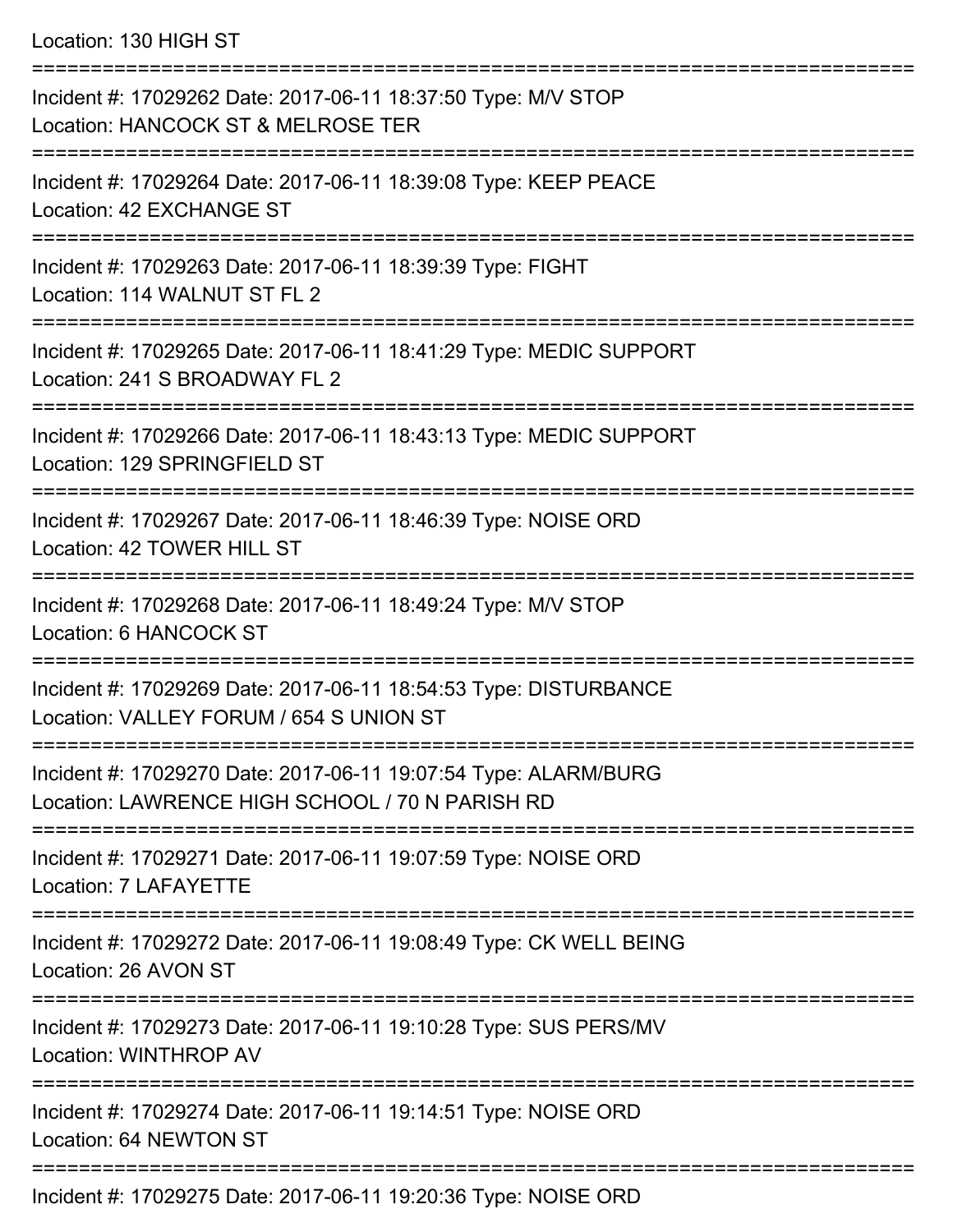| Incident #: 17029276 Date: 2017-06-11 19:21:08 Type: NOISE ORD<br>Location: 1080 ESSEX ST             |
|-------------------------------------------------------------------------------------------------------|
| Incident #: 17029277 Date: 2017-06-11 19:22:48 Type: NOISE ORD<br>Location: 14 E PLATT ST             |
| Incident #: 17029278 Date: 2017-06-11 19:23:51 Type: NOISE ORD<br>Location: 130 BOWDOIN ST            |
| Incident #: 17029279 Date: 2017-06-11 19:33:12 Type: WOMAN DOWN<br>Location: LAWRENCE ST & LEBANON ST |
| Incident #: 17029280 Date: 2017-06-11 19:38:16 Type: KEEP PEACE<br>Location: 71 BOXFORD ST            |
| Incident #: 17029281 Date: 2017-06-11 19:45:59 Type: NOISE ORD<br>Location: 25 BAILEY ST              |
| Incident #: 17029283 Date: 2017-06-11 19:52:21 Type: DISTURBANCE<br>Location: 143 HIGH ST FL 1        |
| Incident #: 17029282 Date: 2017-06-11 19:52:26 Type: M/V STOP<br>Location: JACKSON ST & METHUEN ST    |
| Incident #: 17029284 Date: 2017-06-11 19:54:41 Type: NOISE ORD<br>Location: 98 FARNHAM ST             |
| Incident #: 17029285 Date: 2017-06-11 19:55:07 Type: SUS PERS/MV<br>Location: CONGRESS ST & NELSON ST |
| Incident #: 17029287 Date: 2017-06-11 19:58:23 Type: NOISE ORD<br>Location: 210 ABBOTT ST             |
| Incident #: 17029286 Date: 2017-06-11 19:58:26 Type: M/V STOP<br>Location: METHUEN ST & NEWBURY ST    |
| Incident #: 17029288 Date: 2017-06-11 20:07:07 Type: NOISE ORD<br>Location: 62 KENT ST FL 1           |
| Incident #: 17029289 Date: 2017-06-11 20:08:24 Type: NOISE ORD                                        |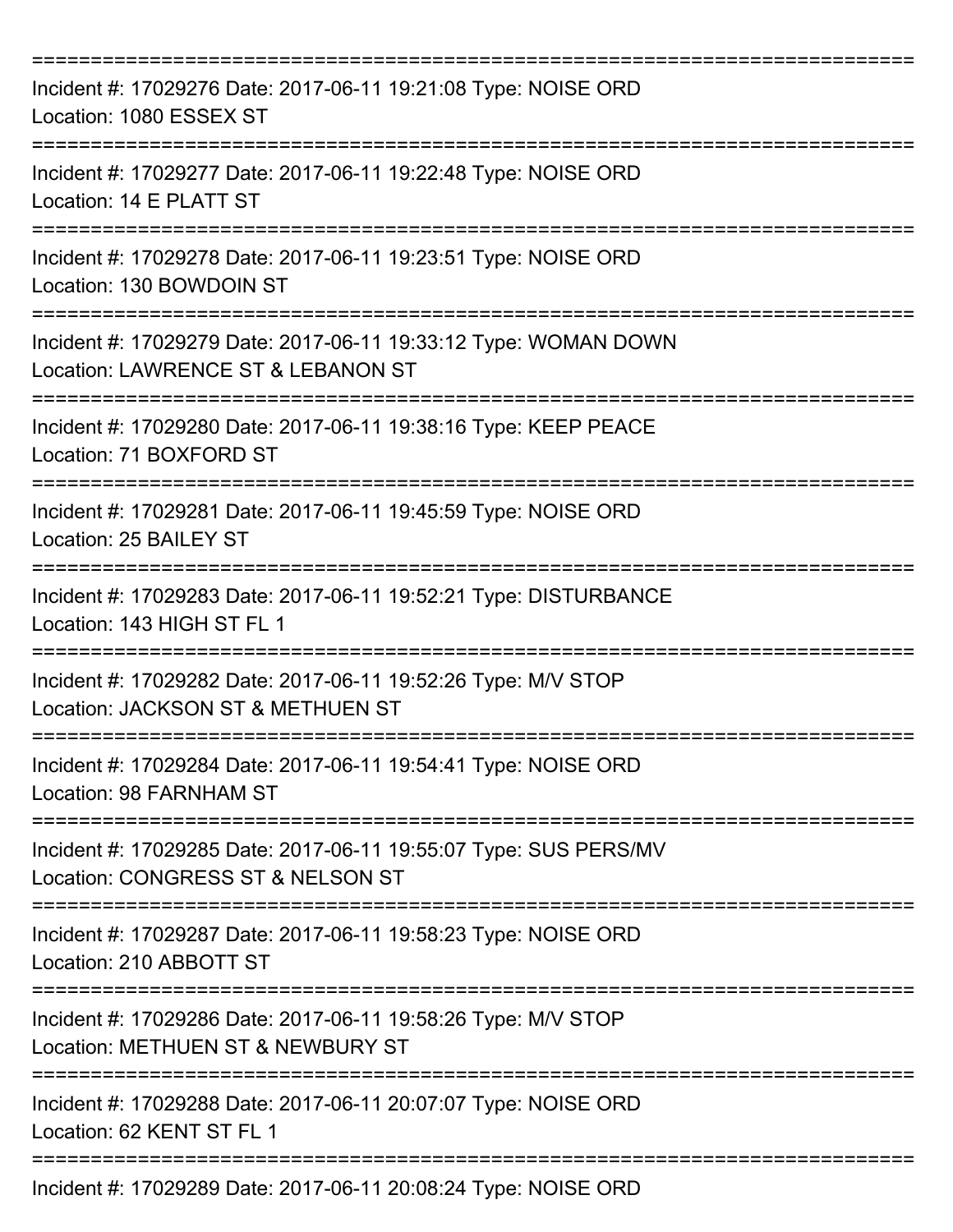| Incident #: 17029290 Date: 2017-06-11 20:12:15 Type: NOISE ORD<br>Location: 32 BELLEVUE ST                         |
|--------------------------------------------------------------------------------------------------------------------|
| Incident #: 17029291 Date: 2017-06-11 20:13:09 Type: NOISE ORD<br>Location: 200 PARKER ST                          |
| Incident #: 17029292 Date: 2017-06-11 20:16:01 Type: TRESPASSING<br><b>Location: BUCKLEY GARAGE</b>                |
| Incident #: 17029293 Date: 2017-06-11 20:19:29 Type: LOCKOUT<br>Location: VETERANS STADIUM / null                  |
| Incident #: 17029294 Date: 2017-06-11 20:21:15 Type: NOISE ORD<br>Location: FERRY ST & VERMONT ST                  |
| Incident #: 17029295 Date: 2017-06-11 20:24:40 Type: NOISE ORD<br>Location: 12 MERRIMACK VIEW CT                   |
| Incident #: 17029296 Date: 2017-06-11 20:26:22 Type: M/V STOP<br>Location: ANDOVER ST & GLENN ST                   |
| Incident #: 17029297 Date: 2017-06-11 20:29:13 Type: NOISE ORD<br>Location: 42 EUTAW ST                            |
| Incident #: 17029298 Date: 2017-06-11 20:30:47 Type: NOISE ORD<br>Location: 448 LOWELL ST                          |
| Incident #: 17029299 Date: 2017-06-11 20:38:31 Type: M/V STOP<br>Location: LAWRENCE ST & MAPLE ST                  |
| Incident #: 17029300 Date: 2017-06-11 20:41:23 Type: ALARM/BURG<br>Location: LAWRENCE HIGH SCHOOL / 70 N PARISH RD |
| Incident #: 17029301 Date: 2017-06-11 20:43:09 Type: NOISE ORD<br>Location: 151 WEST ST                            |
| Incident #: 17029302 Date: 2017-06-11 20:43:55 Type: MAN DOWN<br>Location: SUBWAY / 360 BROADWAY                   |
| Incident #: 17029303 Date: 2017-06-11 20:48:11 Type: SUS PERS/MV                                                   |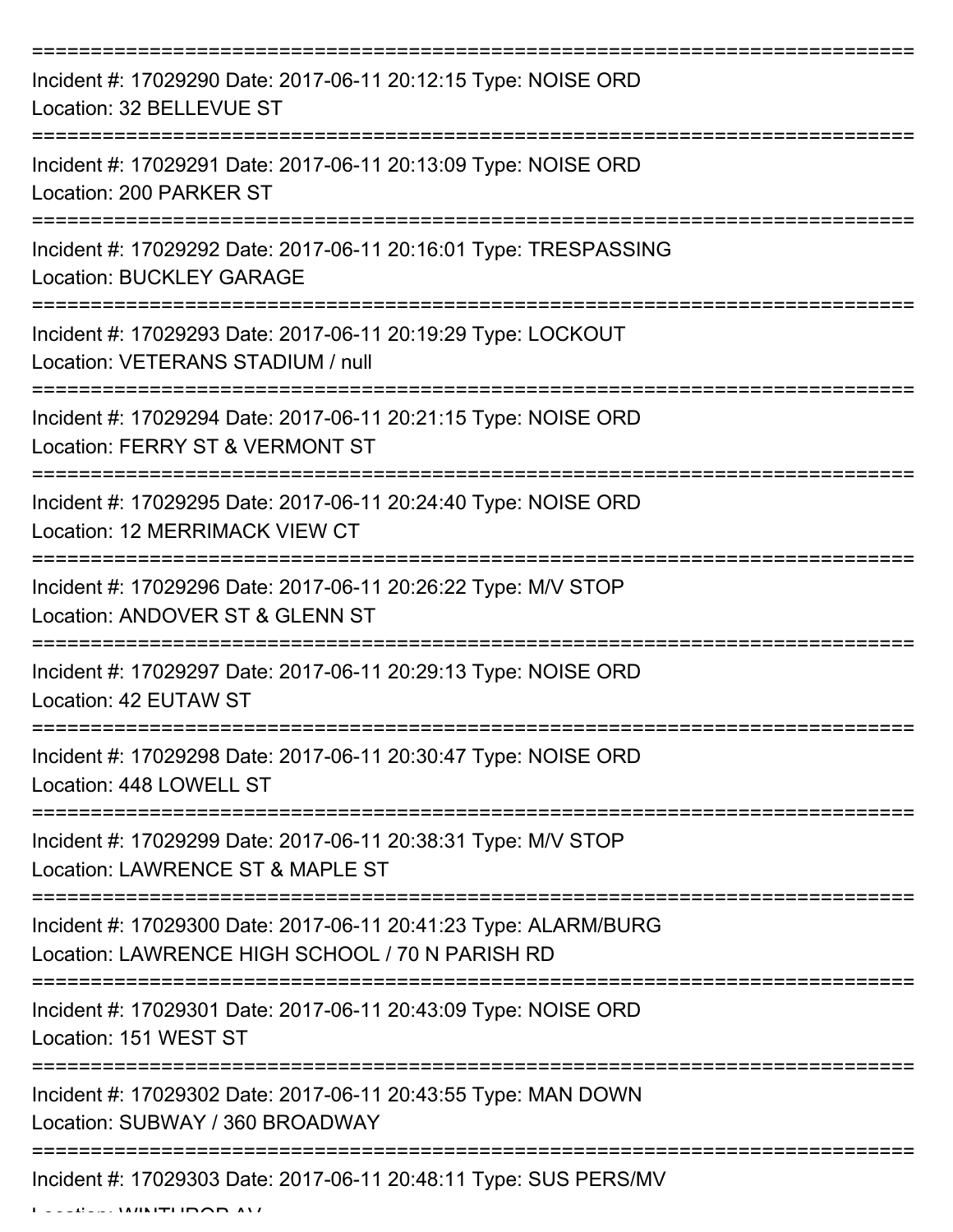| Incident #: 17029304 Date: 2017-06-11 20:52:18 Type: NOISE ORD<br>Location: 64 NEWTON ST                                      |
|-------------------------------------------------------------------------------------------------------------------------------|
| Incident #: 17029305 Date: 2017-06-11 20:56:46 Type: SUS PERS/MV<br>Location: ST VINCENT DEPAUL THRIFT STORE / 42 FRANKLIN ST |
| Incident #: 17029306 Date: 2017-06-11 21:01:13 Type: NOISE ORD<br><b>Location: COLUMBUS AV</b>                                |
| Incident #: 17029307 Date: 2017-06-11 21:05:13 Type: GENERAL SERV<br>Location: BROADWAY & CANAL ST                            |
| Incident #: 17029308 Date: 2017-06-11 21:06:11 Type: NOISE ORD<br>Location: 155-157 NEWBURY ST                                |
| Incident #: 17029309 Date: 2017-06-11 21:19:55 Type: ALARM/BURG<br>Location: 15 MEDFORD ST                                    |
| Incident #: 17029311 Date: 2017-06-11 21:21:50 Type: 911 HANG UP<br>Location: MCDONALDS / 50 BROADWAY                         |
| Incident #: 17029310 Date: 2017-06-11 21:22:29 Type: SUS PERS/MV<br>Location: E HAVERHILL ST & YOUNG AV                       |
| Incident #: 17029312 Date: 2017-06-11 21:27:46 Type: DRUG VIO<br>Location: BLANCHARD ST & FARNHAM ST                          |
| Incident #: 17029313 Date: 2017-06-11 21:31:27 Type: NOISE ORD<br>Location: 596 ESSEX ST                                      |
| Incident #: 17029315 Date: 2017-06-11 21:36:21 Type: NOISE ORD<br>Location: AMES ST & PEARL ST                                |
| Incident #: 17029314 Date: 2017-06-11 21:36:36 Type: M/V STOP<br>Location: BRUCE ST & ERVING AV                               |
| Incident #: 17029316 Date: 2017-06-11 21:40:38 Type: MV/BLOCKING<br>Location: BOBBY HEWITTS LIQUOR / 109 LAWRENCE ST          |
| Incident #: 17029317 Date: 2017-06-11 21:43:08 Type: DISTURBANCE                                                              |

Location: TEDDA LUNA CAFE / 225 ESSEY ST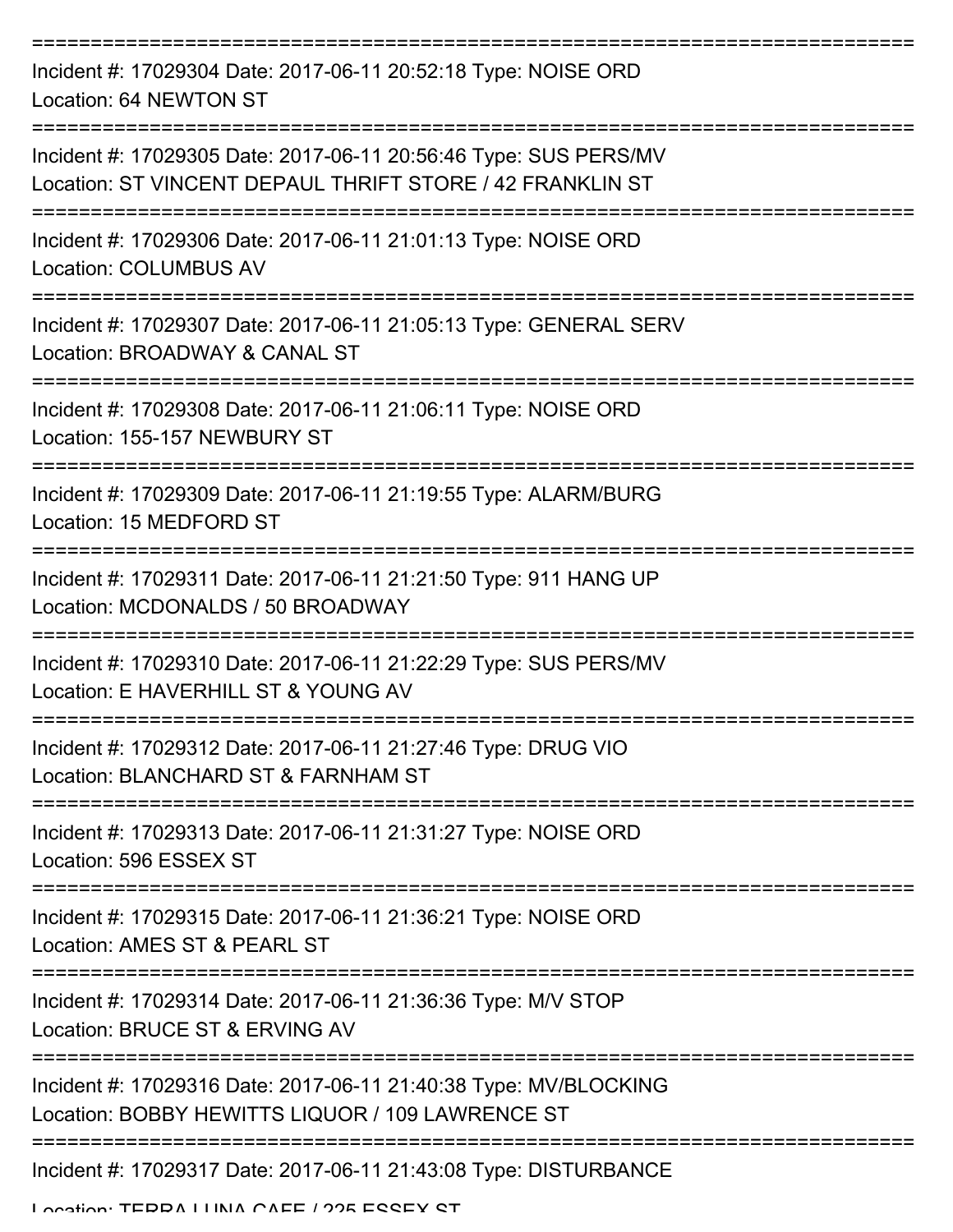| Incident #: 17029318 Date: 2017-06-11 21:44:15 Type: M/V STOP<br>Location: BRUCE ST & ERVING AV           |
|-----------------------------------------------------------------------------------------------------------|
| Incident #: 17029319 Date: 2017-06-11 21:44:44 Type: M/V STOP<br>Location: COMMON ST & HAMPSHIRE ST       |
| Incident #: 17029320 Date: 2017-06-11 21:45:46 Type: ANIMAL COMPL<br>Location: MCFARLIN CT & BAY STATE RD |
| Incident #: 17029321 Date: 2017-06-11 21:46:56 Type: KEEP PEACE<br>Location: 115 RIVER POINTE WY #6103    |
| Incident #: 17029322 Date: 2017-06-11 21:49:17 Type: NOISE ORD<br>Location: 27 FALMOUTH ST                |
| Incident #: 17029323 Date: 2017-06-11 21:53:12 Type: FIGHT<br>Location: HALLENAN AV & HAVERHILL ST        |
| Incident #: 17029324 Date: 2017-06-11 21:56:59 Type: M/V STOP<br>Location: MERRIMACK ST & S BROADWAY      |
| Incident #: 17029325 Date: 2017-06-11 22:03:13 Type: MV/BLOCKING<br>Location: PARK ST & WILLOW ST         |
| Incident #: 17029326 Date: 2017-06-11 22:04:06 Type: NOISE ORD<br>Location: 505 LOWELL ST                 |
| Incident #: 17029327 Date: 2017-06-11 22:14:47 Type: NOISE ORD<br>Location: 126 CROSS ST                  |
| Incident #: 17029328 Date: 2017-06-11 22:19:41 Type: NOISE ORD<br>Location: 100 AMES ST                   |
| Incident #: 17029329 Date: 2017-06-11 22:19:57 Type: NOISE ORD<br>Location: 6 BROOK ST                    |
| Incident #: 17029330 Date: 2017-06-11 22:21:48 Type: WARRANT SERVE<br>Location: 312 WATER ST #37 FL 2     |
| Incident #: 17029331 Date: 2017-06-11 22:24:26 Type: DOMESTIC/PROG<br>Location: 169 HAVERHILL ST FL 2     |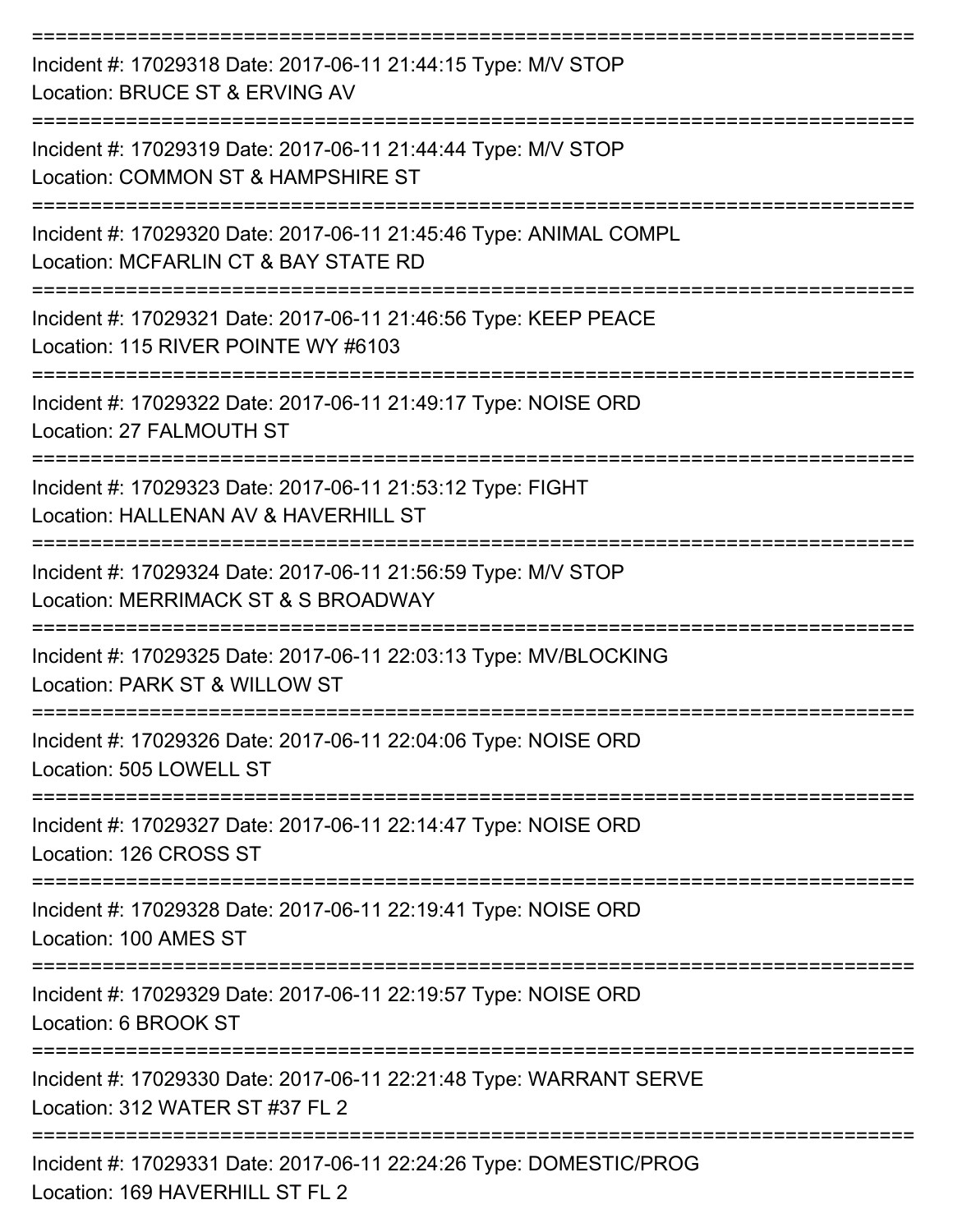| Incident #: 17029332 Date: 2017-06-11 22:27:57 Type: NOISE ORD<br>Location: 179 ARLINGTON ST                       |
|--------------------------------------------------------------------------------------------------------------------|
| Incident #: 17029333 Date: 2017-06-11 22:29:34 Type: SHOTS FIRED<br><b>Location: WATER ST</b>                      |
| Incident #: 17029334 Date: 2017-06-11 22:33:28 Type: NOISE ORD<br>Location: 30 SALEM ST<br>;====================== |
| Incident #: 17029335 Date: 2017-06-11 22:37:18 Type: NOISE ORD<br>Location: 63 MECHANIC ST                         |
| Incident #: 17029336 Date: 2017-06-11 22:38:48 Type: NOISE ORD<br>Location: 133 FOSTER ST                          |
| Incident #: 17029337 Date: 2017-06-11 22:40:00 Type: NOISE ORD<br>Location: 6 DEBBIE LN                            |
| Incident #: 17029339 Date: 2017-06-11 22:41:02 Type: SUS PERS/MV<br>Location: 81 BROOK ST                          |
| Incident #: 17029338 Date: 2017-06-11 22:41:07 Type: UNKNOWN PROB<br>Location: 331 BROADWAY                        |
| Incident #: 17029340 Date: 2017-06-11 22:48:27 Type: NOISE ORD<br>Location: 28 CHESTER ST                          |
| Incident #: 17029341 Date: 2017-06-11 22:52:22 Type: NOISE ORD<br>Location: 33 BELLEVUE ST                         |
| Incident #: 17029342 Date: 2017-06-11 22:55:19 Type: NOISE ORD<br>Location: 6 HAVERHILL ST                         |
| Incident #: 17029343 Date: 2017-06-11 23:00:32 Type: ANIMAL COMPL<br>Location: FERRY ST & PLEASANT ST              |
| Incident #: 17029344 Date: 2017-06-11 23:00:36 Type: A&B PAST<br>Location: 43 PARK ST                              |
| Incident #: 17029345 Date: 2017-06-11 23:03:42 Type: NOISE ORD<br>Location: BOXFORD ST & FOSTER ST                 |